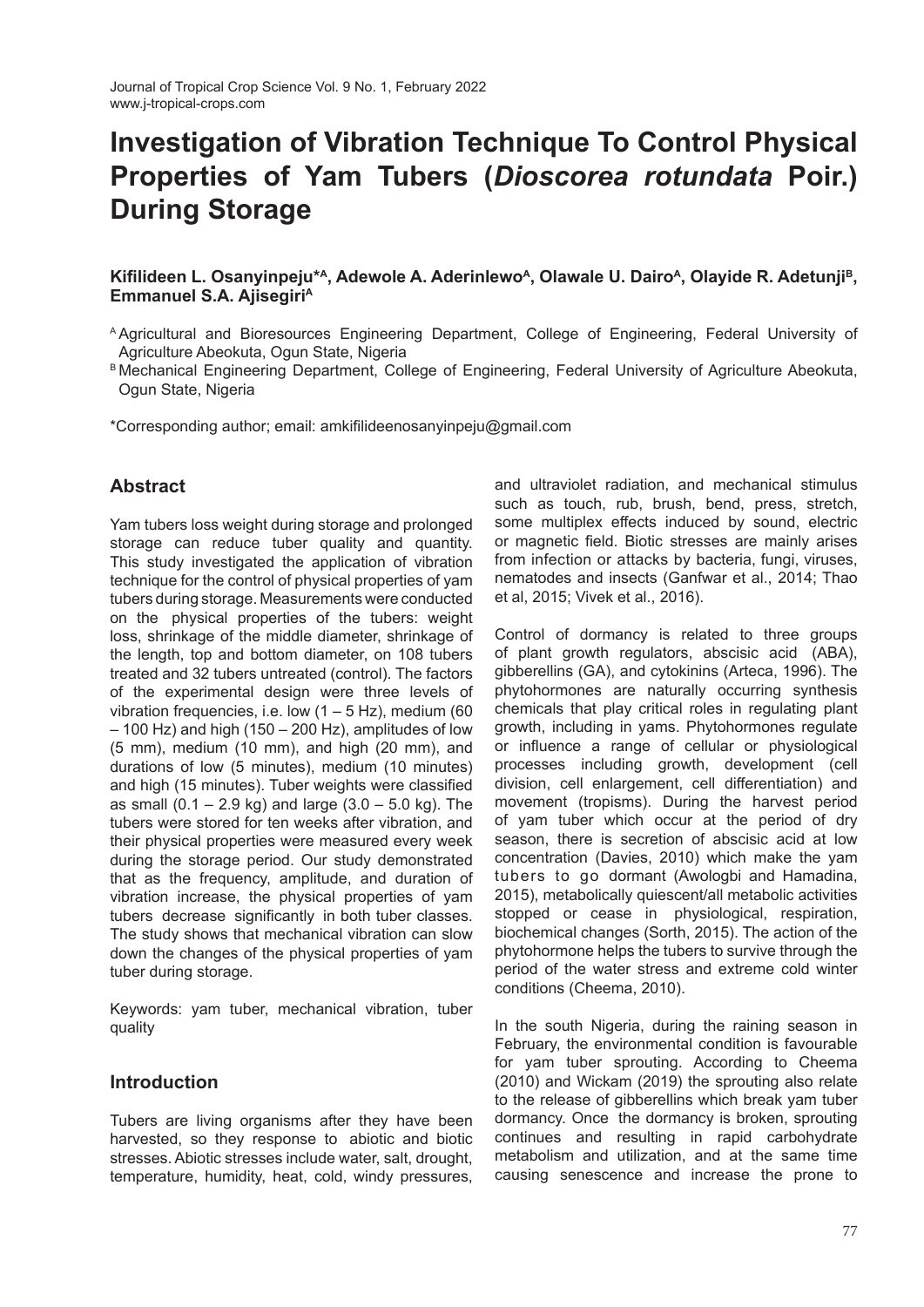pathogenic invasion (Adeyemi, 2009). In West Africa, planting of the yam tuber begins in the humid forest February and April (Ile et al., 2016), and depending on the variety, yams can be harvested in August to November (Tortoe et al., 2015). According to Suttle (2004), ABA plays important roles in the regulation of yam tuber dormancy.

The time or inhibition of sprouting during the life cycle of yam can be carried out by manipulating the physical environment. This study investigated the application of vibration techniques on the physical properties of yam tubers (*Dioscorea rotundata*) during storage.

## **Materials and Methods**

#### *Experimental Study Location*

The experiment was carried out at Federal University of Agriculture, Alabata, Abeokuta, Ogun State, Nigeria (70N, 30 E).

#### Materials

A developed rigid mechanical vibrator of adjustable frequency and amplitude was used to vibrate the yam tubers. A tachometer was used to set the frequency of the vibration. The digital weighing machine was used to measure the weight of the yam tuber every week of storage, weight of yam sprout and root of the yam tuber after storage. The flexible tape rule was used to measure the length of the sprout and root of the yam tuber and the longitudinal length of the yam tuber, and he steel rule was used to measure the length of the root of the yam tubers. A total of 140 white tuber yams were measured for their weight loss, tuber diameter, and shrinkage after storage.

Experimental Designs, Analysis and Procedures

Vibration parameters examined were frequency, amplitude and duration of vibration. Measurements were conducted on the weight, diameter and length of the yam tubers. The yam tubers were classified into small (0.1 kg – 2.9 kg) and large (3.0 kg – 5.0 kg).

The factors considered for the experimental design were frequency, amplitude and duration of the vibration, which were tested on the two weight classes of the yam tuber (described above). The range of frequencies of vibration design for the yam vibration was from 1 to 200 Hz. The selection of the frequency range for the yam vibration was based on the possible and achievable frequency range reported for mechanical vibrator. Nitinkumar et al. (2014) reported that the frequency range of mechanical vibrator (using eccentric and connecting link, scotch yoke, cam and follower or rotating unbalance mass mechanism) falls between 0 – 200 Hz while maximum displacement achievable is 25 mm. Based on this, it was designed to operate the vibration at the frequency range of  $1 - 200$ Hz and amplitude range of 0 to 20 mm. Also, a low, medium and very high frequency were considered. Thirty two replications of yam tuber were taken as control experiments which were not set exposed to vibration treatment. One hundred and eight tubers were subjected to vibration and remaining thirtytwo tubers were set as control. The vibration was carried out from 20/01/2020 to 24/01/2020. For each treatment, the timing of vibration was continuous until the time of vibration lapse.

The factors of the experimental design examined were three levels of frequencies (low  $(1 - 5$  Hz). medium (60 – 100) Hz and high  $(150 - 200$  Hz)), amplitudes of low  $(5 \text{ mm})$ , medium  $(10 \text{ mm})$  and high (20 mm) and times of low (5 minutes), medium (10 minutes) and high (15 minutes) with weight of yam tuber of two levels of small  $(0.1 - 2.9 \text{ kg})$  and big  $(3.0$ – 5.0 kg). After the vibration treatment, the tubers were stored at the Agricultural and Bioresources Engineering processing laboratory of Agricultural Engineering Department at Federal University of Agriculture, Abeokuta, for ten weeks (25/01/2020 to 29/03/2020). The physical properties of the yam tubers and sprouting were monitored and recorded every week for a 10-week storage period. The variety of yam tube used for the experiment was white yam (*Dioscorea rotundata*). The yam tubers were selected based on easy accessibility. The yam tubers were carried stored in a laboratory wood benches with temperatures ranging from 24.2 to 32.6ºC.

Evaluation and Measurement of the Yam Tuber Response

### *Measurement of weight loss*

The weight of each tuber was measured and recorded using a digital balance each week over the duration of study. Weight loss of the yam tuber is calculated based on the weight of the yam tuber in the first day of storage minus the weight of the yam tuber after 10 days of storage.

Shrinkage length of the yam tuber was measured and recorded every week throughout the storage period. The shrinkage length for each yam tuber for the whole period of storage was determined by subtracting the measured length of yam tuber at the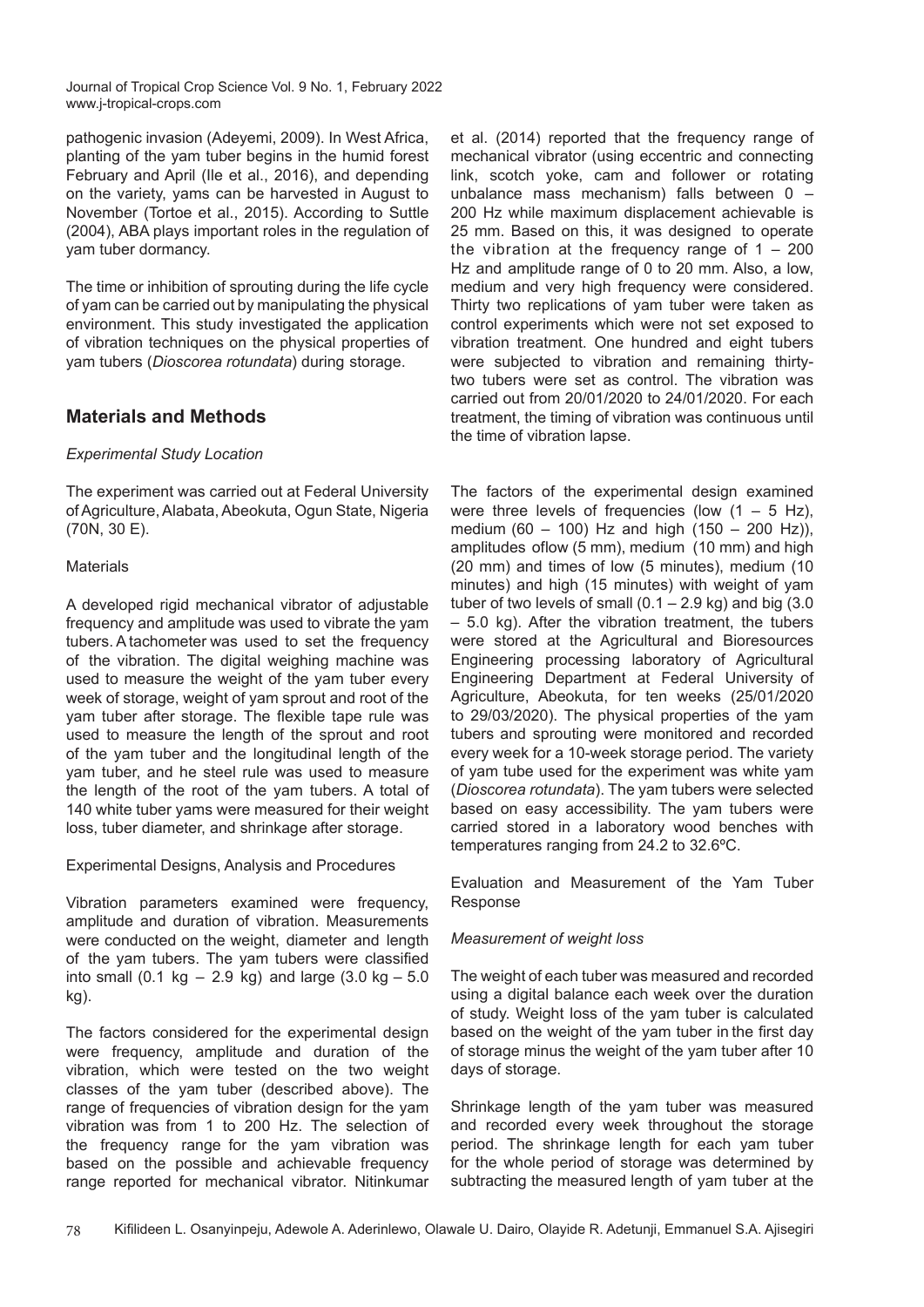$10<sup>th</sup>$  week of storage from the  $1<sup>st</sup>$  week of storage period. The length the tuber was measured using a flexible tape rule.

The top diameter of each yam tuber was measured and recorded every week throughout of the storage period. The shrinkage diameter of the top part of the yam tuber was determined by removing the measured top diameter at the  $10<sup>th</sup>$  week of storage from the 1st week of storage period. The top diameter was measured using micrometer screw gauge.

Tuber shrinkage was measured in the mid-part and bottom-part of the tubers by measuring their diameter weekly. The swollen value diameter of the middle part of the yam tuber was determined by removing the measured middle diameter at the first week of storage from the  $10<sup>th</sup>$  week of storage period. The shrinkage diameter of the bottom part of the yam tuber was determined by removing the measured bottom diameter at the 10<sup>th</sup> week of storage from the 1<sup>st</sup> week of storage period. The top and the bottom diameter was measured using micrometer screw gauge.

## **Results and Discussions**

#### Weight Loss of the Yam Tubers

It was observed during the experimental studied that weight loss of the yam tubers occurred during storage. The maximum weight loss recorded at the end of storage period was 1000 g which was obtained from the control (Table 1). According to Ravi and Balogopalan (1996), Bibah (2014) sprouting and respiration are the main factors that contribute to weight loss in yam tuber.

The effects of the frequency, amplitude and time of vibration on the mean of the weight loss of the yam tuber at the end of storage period are presented in Table 1. The higher the frequency, the less weight loss occurring in both small and large tuber groups (Table 1). Similar results were reported by Lawal et al. (2011) and Imeh et. al. (2012). Lawal et. al. (2011) studied the effects of gamma irradiation at different doses on the yam tubers and reported that the untreated control had the highest weight loss while the tubers irradiated at 80-180 Gy had significantly reduced weight loss. In addition, increasing dose of the gamma irradiation progressively decreased the weight loss of the yam tubers (Imeh et. al.*,* 2012)

Similar to the effects of frequency, vibration amplitude affected weight loss of the yam tubers; the highest weight loss occurred in the control, followed by tubers treated with low, medium and high amplitude ( $p <$ 

0.05, Table 1); and this trend of weight loss occurred in both tuber classes. With the duration of vibration treatment, the result demonstrated that as the time of vibration increases the weight loss of the yam tuber decreases in both tuber glasses (Table 1). Our results agrees with the report of Adegoke and Odebade (2017), Ibrahim et al. (1987) and Schmutterer et al. (1980).

#### *Shrinkage Length of the Yam Tubers*

The length of the yam tuber was decreasing over time throughout the storage period. At high frequency, high amplitude and longtime duration the length of the yam tuber did not change throughout the period of storage for both yam tuber classes. This indicates that mechanical vibration can prevent the shrinkage of the yam tuber over time during storage. The maximum value of shrinkage length of the yam tuber recorded at the end of the storage period is 10.5 cm, which was obtained from the control (Table 2).

Table 2 displays result of the effect of the frequency, amplitude and duration of vibration on the shrinkage length of the yam tuber for both tuber classes. The highest length shrinkage occurred in control, followed by low, medium and high frequency, for both tuber groups. The highest magnitude of shrinkage length of the yam tuber occurred at control (7.42 cm), followed by low amplitude (2.64 cm), medium (2.01 cm) and high amplitude (1.28 cm) for the small tuber group, and a similar trend occurred in the large tuber group (Table 2;  $p < 0.05$ ). The result revealed that as the amplitude of vibration increases, the shrinkage length of the yam tuber decreases for both tuber groups. With regards to the effects of duration of the vibration on shrinkage length, similar trends occurred, i.e. as the duration of vibration increases, the shrinkage in tuber length decreases for both tuber groups.

#### *Shrinkage of the Top Diameter of the Yam Tubers After Storage*

Tuber shrinkage is one of the main character that changes in tuber yam during storage (Joshua and Hillary, 2019). It was observed that the top diameter of the yam tuber was decreasing over time throughout the storage period, both for the control and the treated tubers. Mechanical vibration significantly prevent the shrinkage of the top diameter of a yam tuber over time during storage period. The maximum value of shrinkage top diameter of the yam tuber recorded at the end of the storage period is 4.1 cm, which was obtained from the control (Table 3). As the frequency of vibration increases, the shrinkage of the top diameter of the yam tuber decreases in both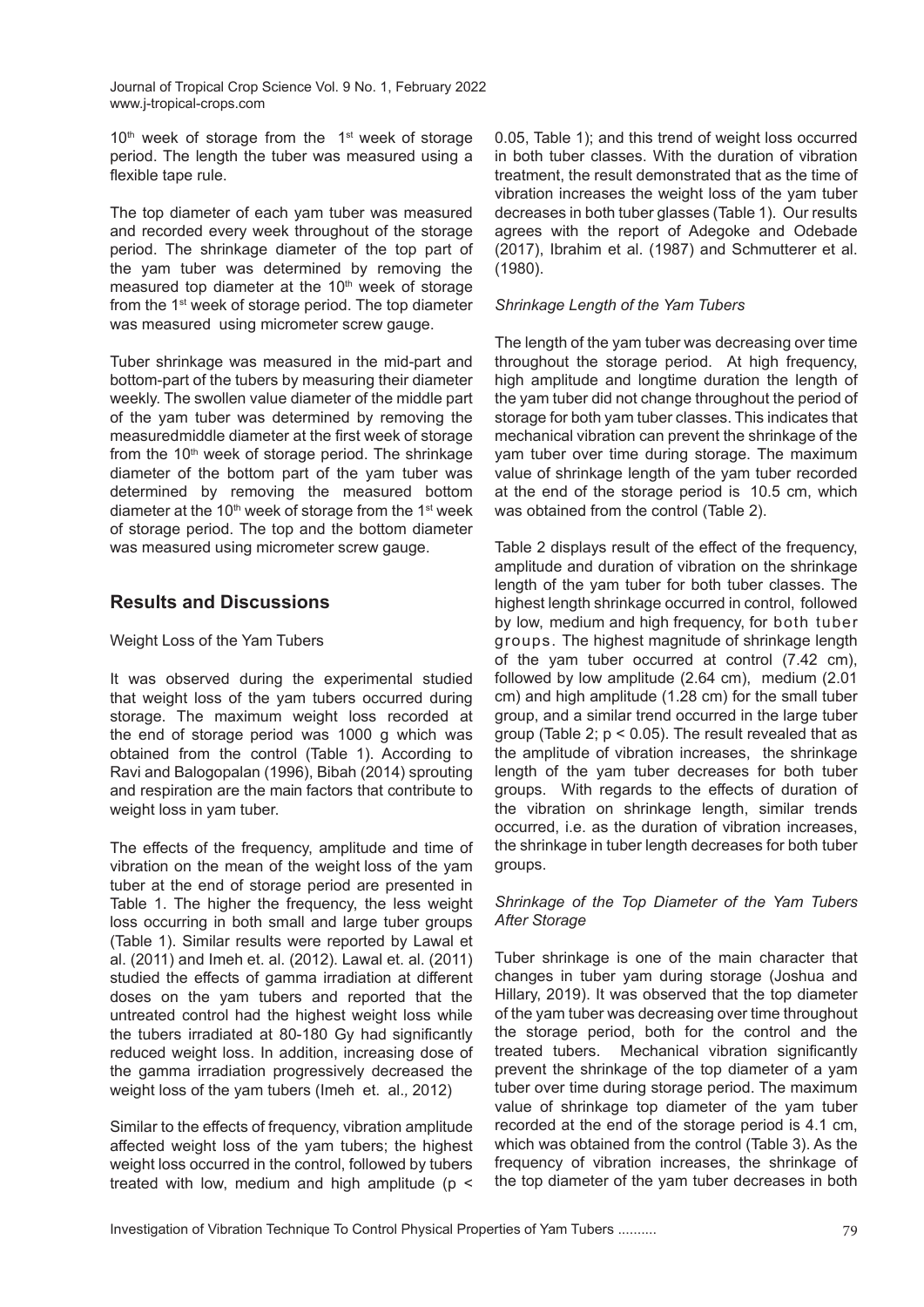| Table 1. The effects of frequency, amplitude, and time of vibration on the weight loss of the yam tuber |  |  |  |
|---------------------------------------------------------------------------------------------------------|--|--|--|
|---------------------------------------------------------------------------------------------------------|--|--|--|

|                        | Weight loss (g) of the yam tubers |                                       |  |
|------------------------|-----------------------------------|---------------------------------------|--|
|                        | Small tubers $(0.1 - 2.9$ kg)     | Large tubers $(3.0 - 5.0 \text{ kg})$ |  |
| Control                | $600.00 \pm 36.83$                | $660.71 \pm 31.13$                    |  |
| Vibration frequency    |                                   |                                       |  |
| Low $(1 - 5 Hz)$       | $305.56 \pm 16.09$                | $277.78 \pm 11.66$                    |  |
| Medium $(60 - 100$ Hz) | $88.88 \pm 11.50$                 | $116.67 \pm 11.50$                    |  |
| High $(150 - 200$ Hz)  | $50.00 \pm 10.42$                 | $61.10 \pm 9.16$                      |  |
| Vibration amplitude    |                                   |                                       |  |
| Low $(5 \text{ mm})$   | $183.33 \pm 16.18$                | $200.00 \pm 14.95$                    |  |
| Medium (10 mm)         | $155.55 \pm 17.23$                | $144.44 \pm 15.04$                    |  |
| High $(20$ mm $)$      | $105.56 \pm 12.11$                | $111.11 \pm 11.32$                    |  |
| Vibration duration     |                                   |                                       |  |
| Short (3 minutes)      | $250.00 \pm 13.83$                | $261.11 \pm 13.78$                    |  |
| Medium (10 minutes)    | $111.11 \pm 14.51$                | $116.67 \pm 11.38$                    |  |
| Long (15 minutes)      | $83.33 \pm 12.95$                 | 77.77 ± 10.56                         |  |

Note: values are means ± standard deviation

Table 2. The effects of frequency, amplitude and duration of vibration on the shrinkage length of the yam tubers

|                      | Shrinkage length (cm) of the yam tubers |                                       |  |
|----------------------|-----------------------------------------|---------------------------------------|--|
|                      | Small tubers $(0.1 - 2.9$ kg)           | Large tubers $(3.0 - 5.0 \text{ kg})$ |  |
| Control (untreated)  | $7.42 \pm 0.12$                         | $6.36 \pm 0.21$                       |  |
| Vibration frequency  |                                         |                                       |  |
| Low $(1-5 Hz)$       | $3.90 \pm 0.19$                         | $4.30 + 0.22$                         |  |
| Medium (60-100 Hz)   | $1.22 \pm 0.13$                         | $0.83 + 0.07$                         |  |
| High (150-200 Hz)    | $0.81 + 0.08$                           | $0.74 \pm 0.07$                       |  |
| Vibration amplitude  |                                         |                                       |  |
| Low $(5 \text{ mm})$ | $2.64 \pm 0.25$                         | $2.51 \pm 0.25$                       |  |
| Medium (10 mm)       | $2.01 \pm 0.19$                         | $1.84 \pm 0.21$                       |  |
| High $(20$ mm $)$    | $1.28 \pm 0.13$                         | $1.52 \pm 0.18$                       |  |
| Vibration duration   |                                         |                                       |  |
| Short (3 minutes)    | $3.17 \pm 0.20$                         | $3.27 \pm 0.28$                       |  |
| Medium (10 minutes)  | $1.61 \pm 0.21$                         | $1.38 \pm 0.14$                       |  |
| Long (15 minutes)    | $1.15 \pm 0.12$                         | $1.22 \pm 0.13$                       |  |

Note: values are means ± standard deviation

tuber groups (Table 3). With regards to the effects of amplitude on the shrinkage of the top diameter tuber, similar trends occurred, i.e. as the amplitude of vibration increases, the shrinkage of the top diameter of the yam tuber decreases. For the effect of vibration duration, the highest shrinkage of the top diameter tubers occurred in control (3.14 cm), followed by low (1.76 cm), medium (0.91 cm) and high frequency  $(0.66 \text{ cm})$  for the small tubers group. The responses of the large tubers was similar to those of the small tubers (Table 3).

*Diameter of the Middle Part of Yam Tubers After Storage* 

It was observed that at high vibration frequency, high amplitude and long duration of vibration, the middle diameter of the yam tuber did not change throughout the period of storage, for both yam tuber classes. Therefore, the mechanical vibration can prevent the middle diameter of a yam tuber not to change in size over time during storage period. The maximum of swollen value of the middle diameter of the yam tuber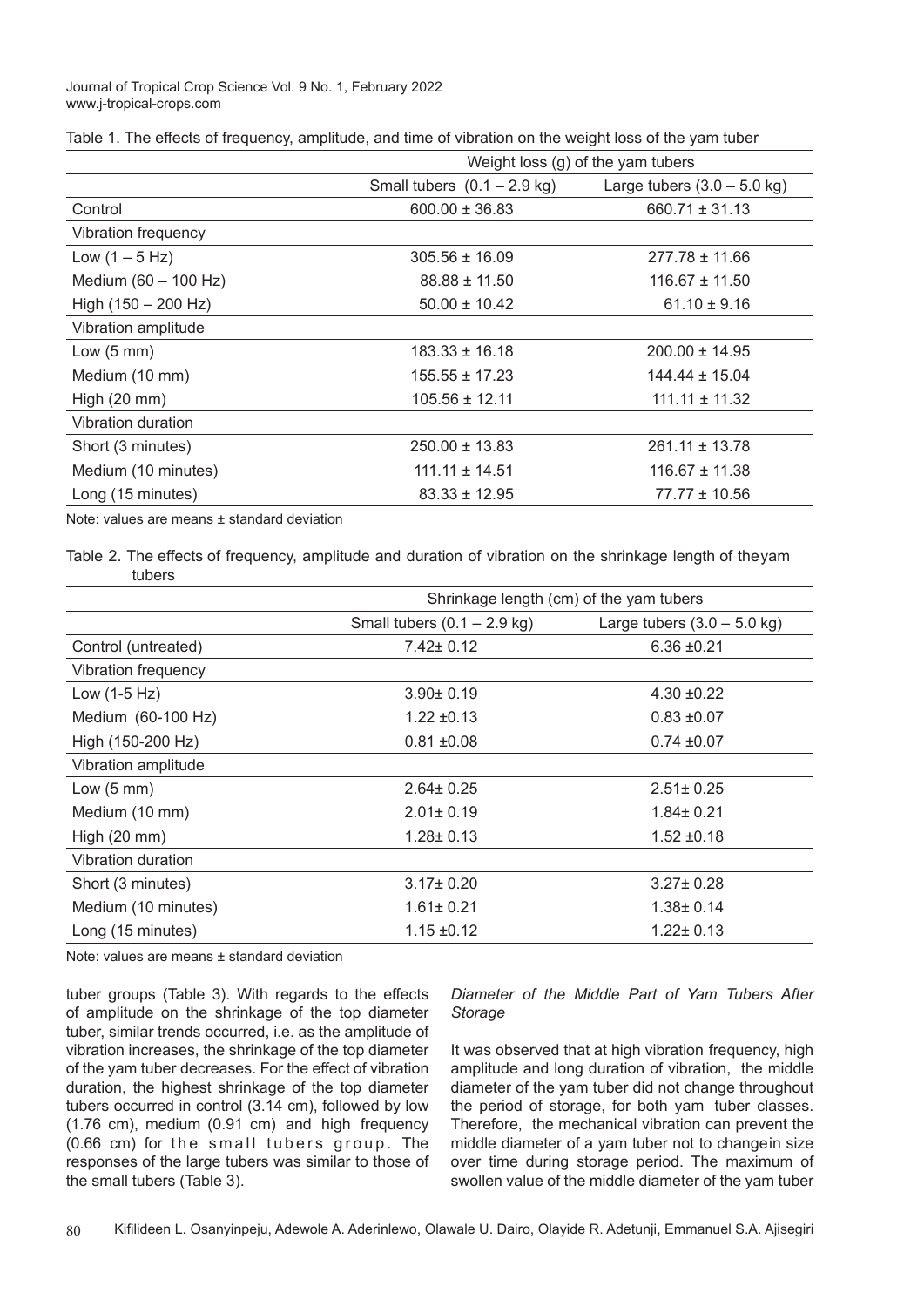Table 3. The effects of frequency, amplitude, and duration of vibration on the shrinkage of the top diameter of the yam tubers

|                       | Shrinkage top diameter (cm) of the yam tubers |                               |  |
|-----------------------|-----------------------------------------------|-------------------------------|--|
|                       | Small tubers $(0.1 - 2.9$ kg)                 | Large tubers $(3.0 - 5.0$ kg) |  |
| Control               | $3.14 \pm 0.13$                               | $3.39 \pm 0.25$               |  |
| Vibration frequency   |                                               |                               |  |
| Low $(1 - 5 Hz)$      | $2.24 \pm 0.08$                               | $2.23 \pm 0.08$               |  |
| Medium (60 - 100 Hz)  | $0.65 \pm 0.07$                               | $0.78 \pm 0.09$               |  |
| High $(150 - 200$ Hz) | $0.44 \pm 0.05$                               | $0.37 \pm 0.09$               |  |
| Vibration amplitude   |                                               |                               |  |
| Low $(5 \text{ mm})$  | $1.43 \pm 0.11$                               | $1.40 \pm 0.12$               |  |
| Medium (10 mm)        | $1.11 \pm 0.11$                               | $1.16 \pm 0.12$               |  |
| High $(20$ mm $)$     | $0.79 \pm 0.08$                               | $0.82 \pm 0.09$               |  |
| Vibration duration    |                                               |                               |  |
| Short (3 minutes)     | $1.76 \pm 0.11$                               | $1.58 \pm 0.12$               |  |
| Medium (10 minutes)   | $0.91 \pm 0.10$                               | $1.16 \pm 0.13$               |  |
| Long (15 minutes)     | $0.66 \pm 0.08$                               | $0.64 \pm 0.07$               |  |

Note: values are means ± standard deviation

recorded at the end of the storage period is 4.7 cm which was obtained from the control.

Table 4 displays result of the effect of the frequency, amplitude and duration of vibration on the mean of the swollen value of the middle diameter of both yam tuber classes. The highest value of the middle diameter of the yam tuber occurs at control (3.72 cm), followed by low (2.53 cm), medium (0.68 cm) and high frequency (0.56 cm) for small yam tubers. A similar trend occurred with the large tubers.

The highest loss of the middle diameter of the yam tuber occurred at control (3.72 cm) followed by low amplitude (1.63 cm), medium (1.23 cm), and high amplitude (0.91 cm) for the small yam tubers. A similar trend occurred in the large tuber class. The result revealed that as the amplitude of vibration increases, the changes in the middle diameter of the yam tuber decreases. Similar trends occurred with the amplitude and duration of vibration (Table 4).

According to the analysis of variance, there were significance difference ( $p < 0.05$ ) between the low, medium and high levels of frequency, amplitude and time of vibration in affecting the middle diameter of the yam tubers of both classes. There was no significance difference between the two tuber classes with regard to the middle diameter of the yam tubers.

#### *Shrinkage of the Bottom Diameter of the Yam Tubers After Storage*

It was observed that the bottom diameter of the yam tubers decrease with time throughout the storage period. At high frequency, high amplitude and high time there was little change in the bottom diameter of the yam tubers of both classes.

The maximum value of shrinkage bottom diameter of the yam tuber recorded at the end of the storage period is 4.5 cm which was obtained from the control (Table 5). The highest shrinkage of the bottom diameter of the yam tuber occurred in control tubers (3.62 cm), followed tubers treated with by low vibration frequency (2.45 cm), medium frequency (0.99 cm), and lastly high frequency (0.48 cm) for the small tuber group. A similar trend occurred in the large tuber class. The result revealed that as the amplitude of vibration increases, the changes in the bottom diameter of the yam tuber decreases. Similar trends occurred with the amplitude and duration of vibration (Table 5).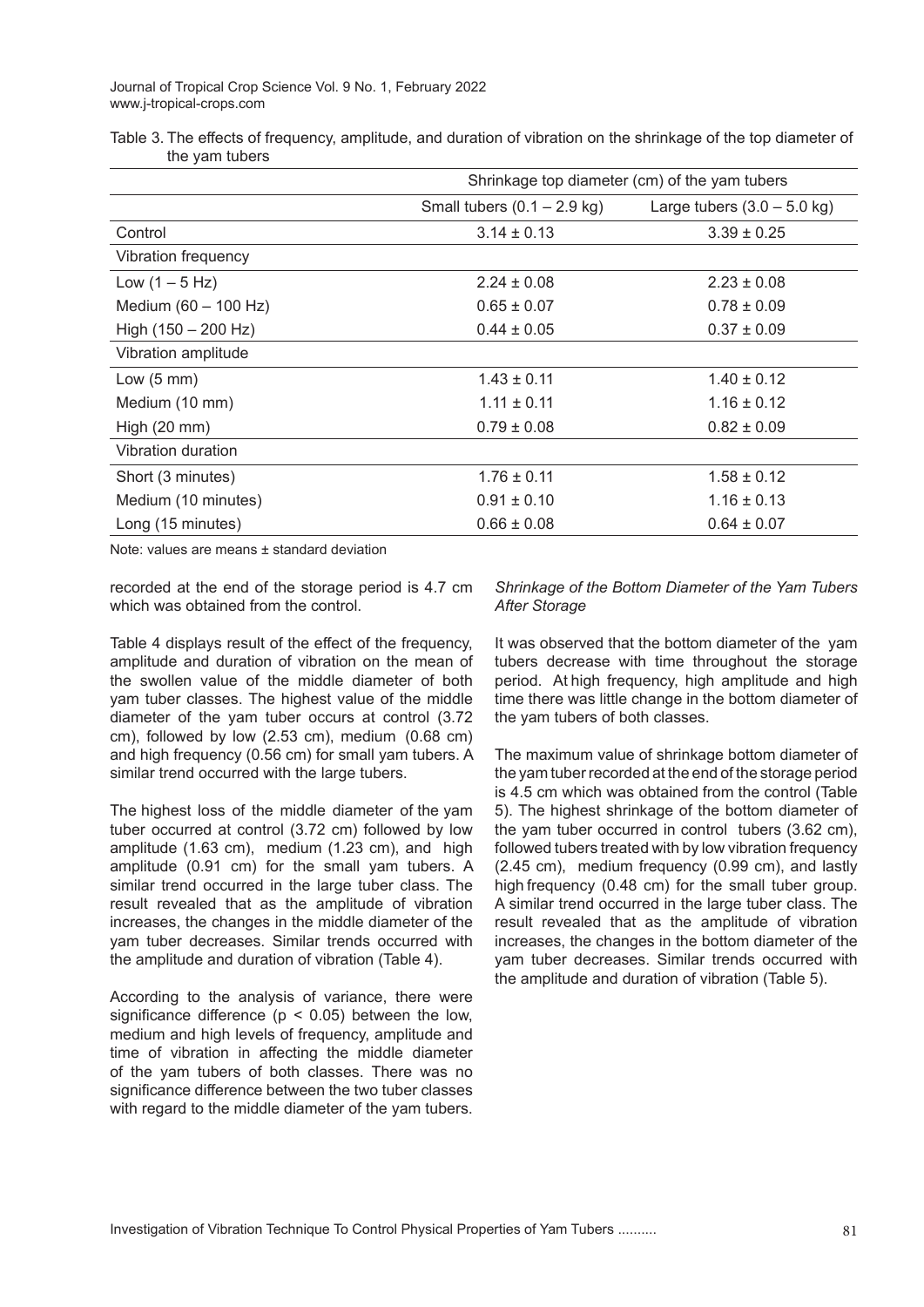| Table 4. The effects of frequency, amplitude, and time of vibration on the shrinkage of the middle diameter of |  |  |  |  |
|----------------------------------------------------------------------------------------------------------------|--|--|--|--|
| the yam tubers                                                                                                 |  |  |  |  |

|                       | Shrinkage in the middle diameter (cm) of the yam tubers |                               |  |
|-----------------------|---------------------------------------------------------|-------------------------------|--|
|                       | Small tuber $(0.1 - 2.9$ kg)                            | Large tubers $(3.0 - 5.0$ kg) |  |
| Control               | $3.72 \pm 0.06$                                         | $4.04 \pm 0.05$               |  |
| Vibration frequency   |                                                         |                               |  |
| Low $(1 - 5 Hz)$      | $2.53 \pm 0.09$                                         | $2.64 \pm 0.11$               |  |
| Medium (60 - 100 Hz)  | $0.68 \pm 0.07$                                         | $0.79 \pm 0.07$               |  |
| High $(150 - 200$ Hz) | $0.56 \pm 0.07$                                         | $0.48 \pm 0.04$               |  |
| Vibration amplitude   |                                                         |                               |  |
| Low $(5 \text{ mm})$  | $1.63 \pm 0.13$                                         | $1.67 \pm 0.13$               |  |
| Medium (10 mm)        | $1.23 \pm 0.12$                                         | $1.32 \pm 0.13$               |  |
| High $(20$ mm $)$     | $0.91 \pm 0.09$                                         | $0.92 \pm 0.11$               |  |
| Vibration duration    |                                                         |                               |  |
| Short (3 minutes)     | $2.00 \pm 0.13$                                         | $1.99 \pm 0.14$               |  |
| Medium (10 minutes)   | $0.99 \pm 0.11$                                         | $1.21 \pm 0.12$               |  |
| Long (15 minutes)     | $0.78 \pm 0.08$                                         | $0.71 \pm 0.09$               |  |

Note: values are means ± standard deviation

Table 5. The effects of frequency, amplitude, and duration of vibration on the shrinkage of bottom diameter of the yam tubers

|                        | Shrinkage in the bottom diameter (cm) of the yam tubers |                               |  |
|------------------------|---------------------------------------------------------|-------------------------------|--|
|                        | Small tubers $(0.1 - 2.9$ kg)                           | Large tubers $(3.0 - 5.0$ kg) |  |
| Control                | $3.62 \pm 0.16$                                         | $3.90 \pm 0.21$               |  |
| Vibration frequency    |                                                         |                               |  |
| Low $(1 - 5 Hz)$       | $2.45 \pm 0.09$                                         | $2.36 \pm 0.09$               |  |
| Medium $(60 - 100$ Hz) | $0.99 \pm 0.09$                                         | $0.73 \pm 0.05$               |  |
| High $(150 - 200$ Hz)  | $0.48 \pm 0.03$                                         | $0.46 \pm 0.03$               |  |
| Vibration amplitude    |                                                         |                               |  |
| Low $(5 \text{ mm})$   | $1.59 \pm 0.12$                                         | $1.39 \pm 0.12$               |  |
| Medium (10 mm)         | $1.43 \pm 0.12$                                         | $1.24 \pm 0.11$               |  |
| High $(20$ mm $)$      | $0.90 + 0.09$                                           | $0.92 \pm 0.08$               |  |
| Vibration duration     |                                                         |                               |  |
| Short (3 minutes)      | $2.00 \pm 0.12$                                         | $1.68 \pm 0.13$               |  |
| Medium (10 minutes)    | $1.11 \pm 0.11$                                         | $1.19 \pm 0.10$               |  |
| Long (15 minutes)      | $0.81 \pm 0.08$                                         | $0.68 \pm 0.06$               |  |

Note: values are means ± standard deviation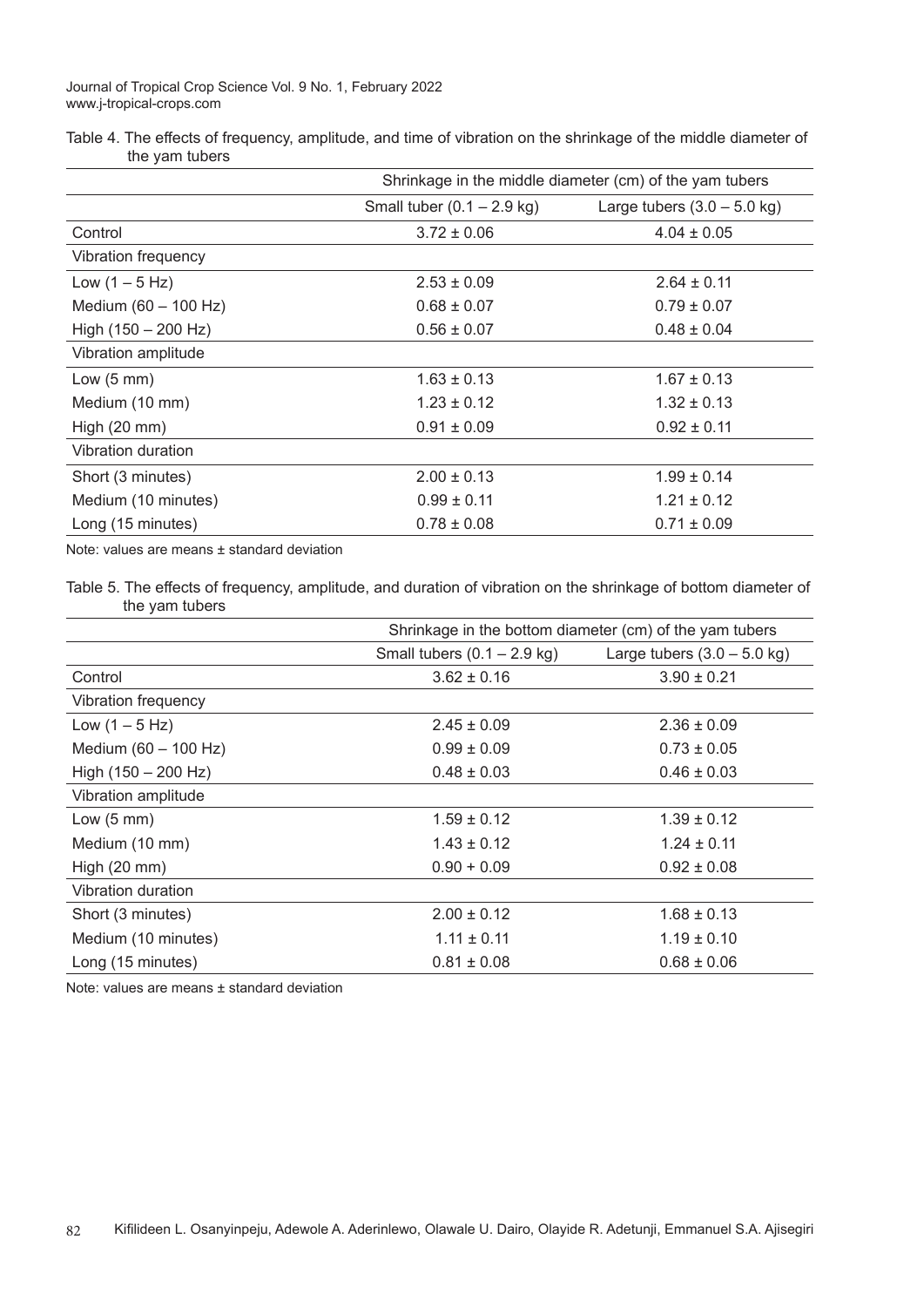

Figure 1 (A) showed the yam tubers in the first week, the fifth week (B) and the seventh week of storage.

# **Discussion**

Weight loss, shrinkage of length and diameter of the yam tubers occurred during storage. It was found that the increase in the frequency, amplitude and duration of vibration decreased the weight loss, shrinkage length, shrinkage top and bottom diameter and the swell value of middle diameter.

There were significance differences between the low, medium and high levels of frequency, amplitude and duration of vibration for each of physical properties of the yam tubers examined for both groups of yam tuber, and both groups demonstrated similar trends (Figure 4, 4, and 6).

The vibration affects the particles of the yam tubers. It is suggested that at high frequency, amplitude and long duration time would lead to stress to the yam tubers which can lead to secretion of abscisic acid (ABA), the type of hormone that responsible for the inhibition of yam tubers. It is possible that the higher the magnitude of vibration the higher the secretion of the abscisic acid (ABA); which lead to the increase in duration of the dormancy of the yam tubers. Figure 2 (A) presented the view of the unsprouted, slightly and highly sprouted yam tuber at week 10 of the storage, while Figure 2 (B) shown closer view of the unsprouted, slightly and highly sprouted yam tuber on week 10 of storage.

It is important to understand the physical properties of yam tubers and the optimal treatments for the tubers after harvest, and the postharvest handling including transportation and storage, and how these factors affect the quality of the tubers. According to Joshua and Hillary (2019), yam cultivars have different properties and sensitivity to mechanical damages. Further studies should be conducted to other yam cultivars.



Figure 2. Unsprouted, slightly and highly sprouted yam tuber (A), and a closer view of the unsprouted, slightly and highly sprouted yam tuber on the  $10<sup>th</sup>$  week of storage (B).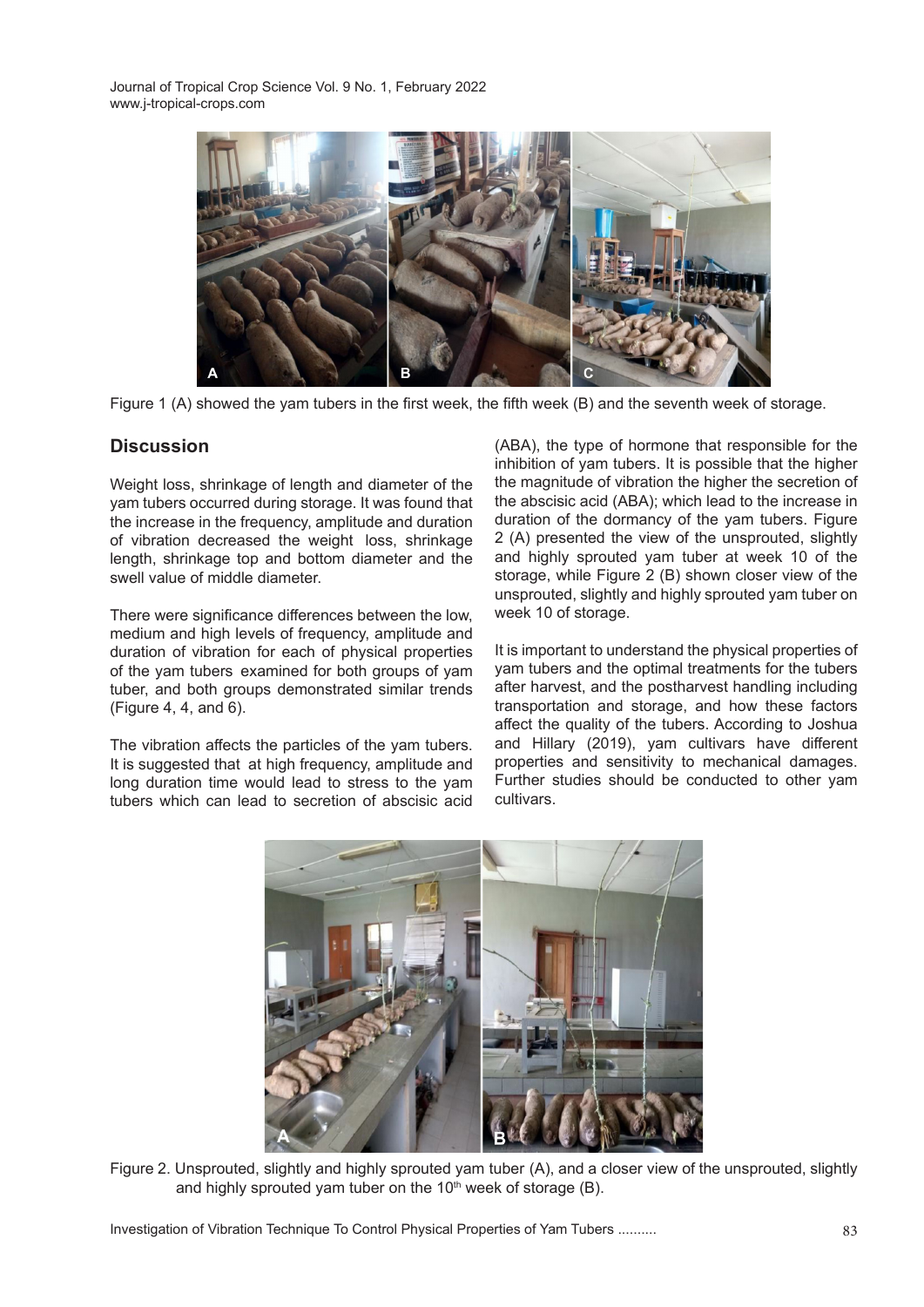# **Conclusion**

The study investigated the vibration technique to control physical properties of yam tubers during storage in the South West Nigeria. The frequency, amplitude, and duration of vibration increased the weight loss, and the middle diameter. The shrinkage of the length, top and bottom diameter of the white yam tuber decrease for both small (0.1 – 2.9 kg) and large (3.0 - 5.0 kg) yam tubers. There were significant difference between the low, medium and high levels of frequency, amplitude and duration of vibration for each of physical properties of both tuber classes. The study has shown that mechanical vibration can slow down the changes of the physical properties of yam tuber during storage.

## **References**

- Abewoy, D. (2021). Review on Postharvest Handling Practices of Root and Tuber Crops. *International Journal of Plant Breeding and Crop Science* **8**,  $992 - 1000$ .
- Adegoke, G.O., and Odebade, A.O. (2017). Control of browning of yam (Dioscorea rotundata) and sweet potato (*Ipomoea batatas*) using African cardamon (*Aframomum danielli*), turmeric (*Curcuma longa*) and clova (*Syzygium aromaticum*). *Journal of Food Industry* **1**, 52 – 58.
- Adeyemi, H. R. Y. (2009). "Comparative Assessment of Some Biochemical Characteristics of Dormant and Sprouting Cultivars of Yam (*Dioscorea spp*.)" [Thesis]. 109 pp. University of Ilorin, Ilorin.
- Arteca, R.N. (1996). "Plant Growth Substances: Principles and Applications". 59 pp. Chapman and Hall, New York.
- Aschner, M., Guilarte T.R.J., Schneider, S., and Zheng, W. (2007). Manganese: recent advances in understanding its transport and neurotoxicity. *Toxicology and Applied Pharmacology,* **221**,  $131 - 147$ .
- Awologbin, E., and Hamadinan, E.I. (2015). Early induction of sprouting on seed tubers of yam (*Dioscorea* spp.) soon after tuber initiation in a hydroponics system. *Experimental Agriculture*  **52**, 405 – 417.
- Bibah, L. (2014). "Evaluation of the Efficacy of Three Organic Extract in Controlling Storage Rot in Sweet Potato". [Thesis]. 79 pp. Horticulture, Agriculture, Kwame Nkrumah University of Science and Technology, Ghana.
- Cheema, M. U. A. (2010). "Dormancy and Sprout Control in Root and Tuber Crops". [Thesis]. 276 pp. Resources Institute, University of Greenwich, United Kingdom.
- Davies, P.J. (2010). "The Plant Hormones: Their Nature, Occurrence, and Functions". 59 pp. Department of PlantBiology, Cornell University, Ithaca, New York.
- Ganfwar, S., Singh, V.P., Tripathi, D.K., Chauhan, D.K., Prasad, S.M., and Maurya, J.N. (2014). Plant responses to metal stress: the emerging role of plant growth hormones in toxicity alleviation. *Emerging Technologies and Management of Crop Stress Tolerance* **2**, 215  $-248.$
- Ibrahim, M.H., Williams, J.O., and Abiodun, M.O. (1987). Assessment of parts of neem tree for yam tuber storage. *Nigeria Stored Product Research Institute* **4**, 37 – 41.
- Ile, E.I., Craufurd, P.Q., Battey, N.H., and Asiedu, R. (2006). Phases of dormancy in yam tubers (*Dioscorea rotundata*). *Annals of Botany* **97**,  $497 - 504$
- Imeh, J., Onimisi, M.Y., and Jonah, S.A. (2012). Effect of irradiation on sprouting of water yam (*Dioscorea alata*) using different doses of gamma radiation. *American Journal of Chemistry* **2**, 137 – 141.
- Joshua, I., and Hillary, U. (2019). Effects of storage on physical and viscoelastic properties of yam tubers. *Direct Research Journal of Agriculture and Food Science* **7**, 181-191. DOI: https://doi. org/10.5281/zenodo.3262306
- Kevers, C., Ovono, P.O., and Dommes, J. (2010). Effects of storage conditions on sprouting of microtubers of yam (*Dioscorea cayenensis – D. rotundata*). *Comptes Rendus Biologies* **333**,  $28 - 34$ .
- Lawal, A.O., Akueche, E.C., Anjorin, S.T., Anyanwu, C.E., Harcourt, B.I., Shonowo, O.A., Ogunsola, A., Olasehinde, T.O., and Adesanmi, C.A. (2011). Effects of gamma irradiation on the sprouting, nutritional and phytochemical